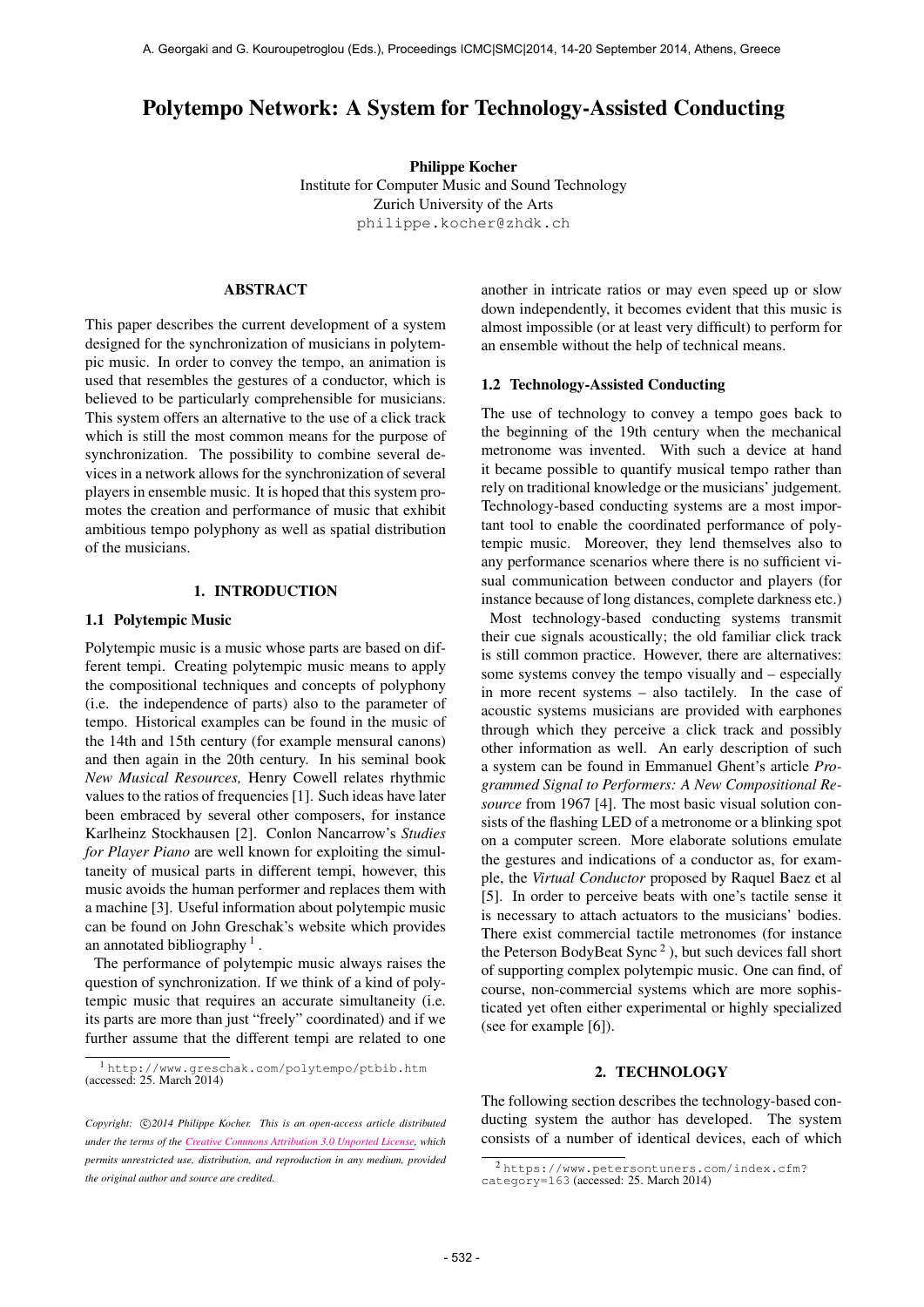combines an "electronic music stand" (a 24" flat screen mounted on a microphone stand, see Figure 1) and a computer. These devices are synchronized among each other via network connection. For rehearsals and practice, a smaller setup consisting of only laptops can be used as well. The software consists of several components which will be explained hereafter.



Figure 1. An electronic music stand consisting of a 24" screen mounted on a microphone stand.



Figure 2. An electronic music stand in the form of an ordinary 24" screen put on top of a grand piano.

# 2.1 The Virtual Conductor

The proposed system conveys the tempo by visual cues. The beats are indicated by two animated bars which are located on the left and top edges of the screen. The movements of these bars resemble in a simplified manner the gestures of a conductor: a downward movement indicates a downbeat, a sideward movement any other beat (see Figures 3 and 4). If necessary, further subdivisions of the beat can be indicated by the change of the bar's width or colour.



Figure 3. A downbeat is indicated by a vertical movement of the bar at the left edge of the screen.



Figure 4. Any other beat is indicated by a horizontal movement of the bar at the top edge of the screen.

It is argued that the proposed visualization method that uses animated bars to indicate the beats has the following beneficial properties:

(1) Visual cues do not interfere with the performer's hearing sense, which should be used solely for primary task of making music, that is, listening to the sound of their own instrument or to the other musicians in the ensemble. In addition, visual cues are silent and therefore, on the one hand, can be perceived by the performers even during very loud passages of the music and, on the other hand, they do not get accidentally overheard by the audience during very soft passages.

(2) The visual sense is a common modality for musicians to receive tempo-related cues, be they gestures from a conductor, the section leader or a chamber music partner. In addition, if the visual cues are similar to a conductor's gestures, the system can benefit from the familiarity of this type of cueing mechanism and musicians will more readily accept it. To a certain extent, the metrical hierarchy of beats is reflected, in that the first beat in a bar is indicated similar to the downward stroke of a conductors baton. Furthermore, the position of the visual cues next to the score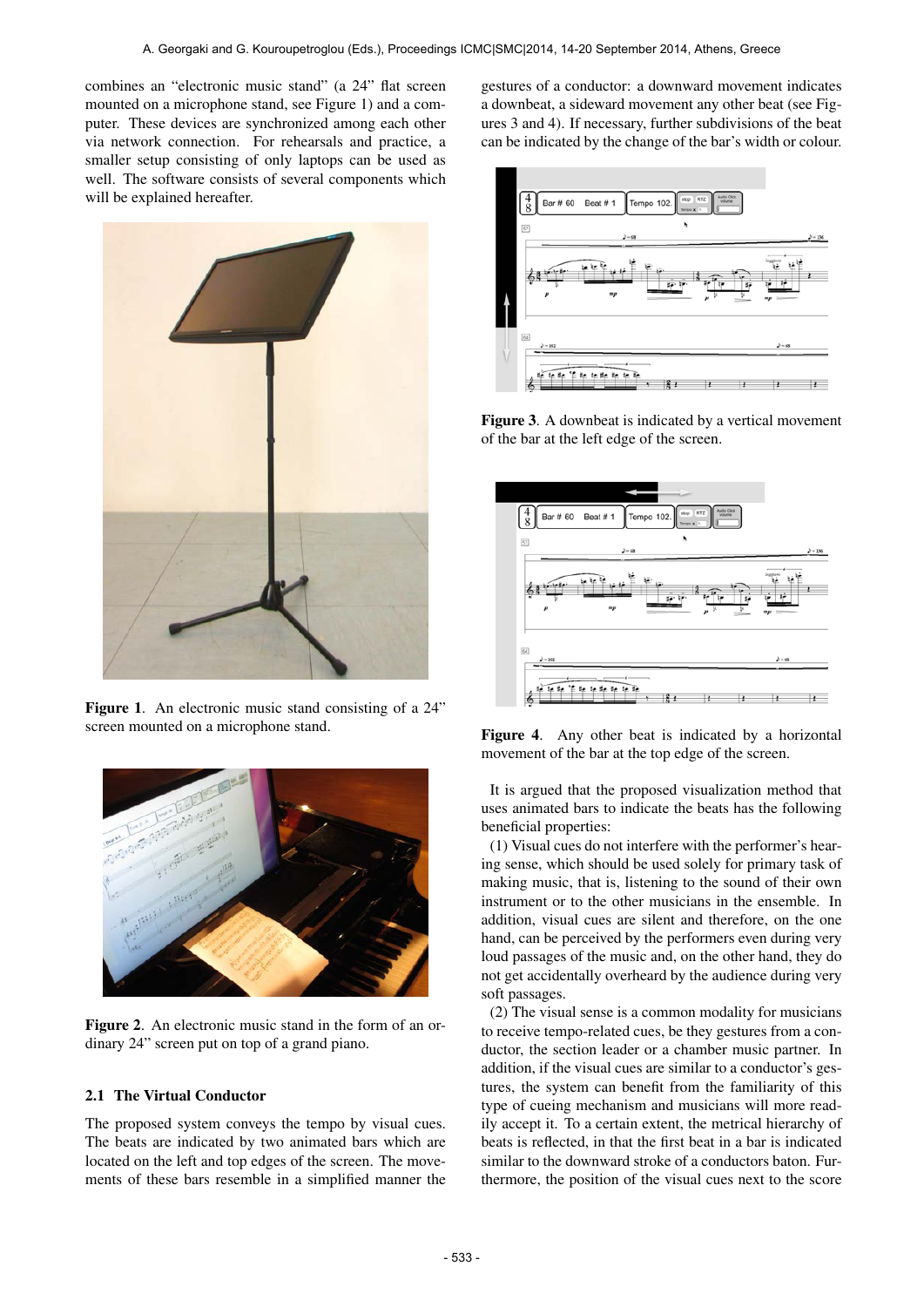connects to a practice many musicians are quite familiar with: to observe a conductor from the corner of their eyes.

(3) A continuous movement (as opposed to the punctual click of a metronome, be it visual or acoustic) enables the musician to anticipate the ictus of a pending beat, as they would predict the time at which the conductor's baton will arrive at its low point. This anticipation of the beat is assumed to be especially advantageous in situation where the tempo changes (accelerando or decelerando).

(4) On the other hand, the exact time at which a beat occurs is less distinct as, say, a metronome click would be. The fact that the precise time of the beat is relatively indistinct gives the player a certain freedom to play slightly ahead of or after the beat. This option to deviate from a mechanical manner of performing music, allows for a more musical and consequently more relaxed performance.

# 2.2 Further On-Screen Elements

In addition to the indication of the tempo, other visual elements appear on screen. In particular, there is a counter to display the bar and beat number as well as an indication of the current tempo. Other information, appearing in the form of pop-up windows, give verbal prompts to the musician, such as "wait for cue" or "fermata 20 seconds" etc.

The biggest part of the screen is used to display the score. The use of screens allows the musician to play continuously and unhindered by page turns, which are executed automatically. The page turn function is designed to be the least disturbing for the musician. All pages of the score are split into two halves, each of which is replaced at a moment when the musician is currently reading from the other (that is, the upper half is replaced by the content of the next page, when the musician's attention is concentrated on the lower half, and vice versa). Finally, it should be mentioned that the display of music is not restricted to traditional scores. Rather, it is open to any forms of graphical scores or, in fact, anything depictable on a screen [7].

#### 2.3 The Network

In order to facilitate ensemble music and to establish synchronization, the electronic music stands are interconnected in a network. The communication protocol is Open Sound Control (OSC). The network is not hierarchically organized, i.e. there is no master-slave arrangement, all the electronic music stands keep each other informed about the current point in time within the piece by exchanging timestamps and state-messages such as changes in tempo. Not only does this kind of flat hierarchy permit different interactive scenarios, it also ensures that a malfunction of one single component or the interruption of a single connection does not lead to a failure of the whole system. Furthermore, the user can stop the performance at any time, restart at any given bar number, and manually change the overall tempo. This last function is geared towards the fact that the tempo in practice and rehearsals is usually lower and then gradually increased as the musicians get along. It might even be a useful option in performance situations where, for any reason, a different tempo is more adequate.

The possibility to jump to and start from any arbitrary point in the piece is a most important feature in rehearsal situations. It requires, especially if the parts are to be played in different tempi, some specific tempo calculations. Based on a desired starting point, the actual starting point has to be calculated in a way that there is at least one bar count in for each instrument. A diagram to illustrate those calculations is shown in Figure 5.



Figure 5. Typical calculations needed in order to find the appropriate starting point in a polytempic context.

## 2.4 Implementation

Early prototypes of this system were implemented in Max. These prototypes have been used for some artistic projects in the last couple of years (see below) and their successful employment might serve as a proof of concept. Based on the accumulated experience the development of a cross platform standalone application has recently been initiated. The application is written in C++ using the framework JUCE. 3

### 3. ARTISTIC PROJECTS

The first composition that employed visual conducting took place in 2010. In the author's composition *Solo für Klarinette,* a clarinetist was to be synchronized to an electronic playback. The fact that the tempo of this piece constantly changes during most of the time was an important inspiration to commence the development of the Polytempo Network.

In a second project entitled *Trails I,* an audiovisual composition realized by the author in collaboration with Daniel Bisig in 2011, a small ensemble had to be synchronized to an electronic playback as well as a video. In order to keep the technical gear as simple as possible, we decided not to equip each musician with an individual computer screen. In fact, we used only one single screen and a (human) conductor to transmit the tempo to the ensemble (see Figure 6).

In 2012, the piece *Egregoros* by the Swiss composer Marc Kilchenmann was performed. In this composition each musician of the ensemble plays in a different tempo. Moreover, all the tempi are subjected to a constant change in the shape of a sine function. The realization of this piece promoted the development of the network coordi-

<sup>3</sup> <http://www.juce.com> (accessed: 25. March 2014)